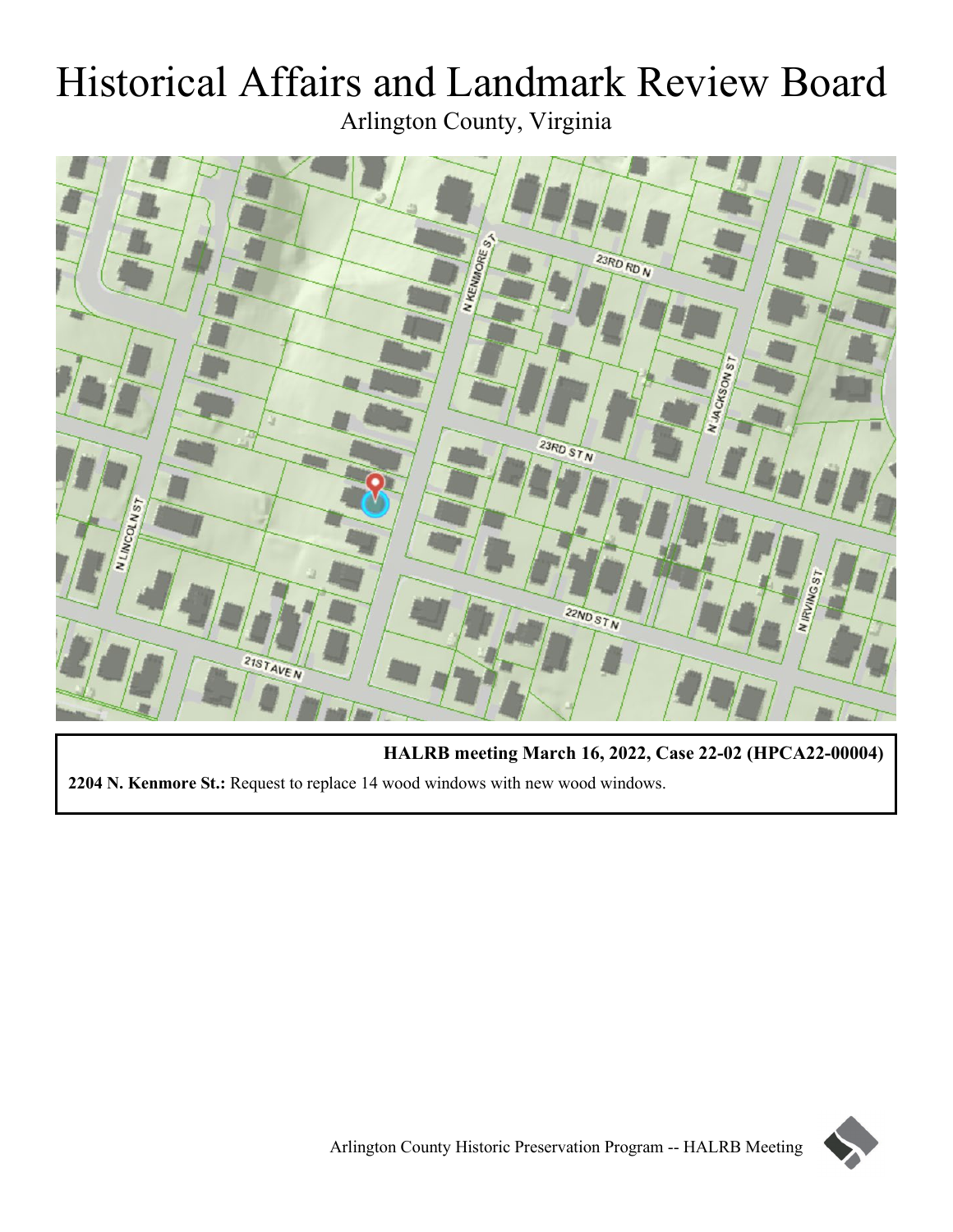

HISTORICAL AFFAIRS AND LANDMARK REVIEW BOARD ARLINGTON OUNTY, VIRGINIA

## **CERTIFICATE OF APPROPRIATENESS STAFF REPORT**

**To:** HALRB

**From:** Lorin Farris, Historic Preservation Planner

**Date:** March 10, 2022

**Subject:** 2204 North Kenmore Street, CoA 22-02, Maywood Local Historic District

## **Background Information**

The Colonial Revival dwelling at 2204 North Kenmore Street was built before 1912. The house is a contributing resource to the Maywood National Register Historic District and the *National Register Nomination Form* describes the house as follows:

The three-bay-wide, wood-frame dwelling rests on a solid parged foundation. It is clad in asbestos siding and has a side-gable roof sheathed in pressed metal shingles. It has a onestory, three-bay, wood-frame front porch on Tuscan columns and one-over-one wood-sash windows. Other notable features include two gable-roof dormers, wide, overhanging eaves and applied simulated louvered shutters to the front elevation.

The HALRB approved the following Certificates of Appropriateness (CoAs) for the dwelling:

- 1. CoA 15-16: demolition of an automobile garage built in 1943 located from the northwest corner of the main dwelling (September 2015);
- 2. CoA 15-17: partial demolition and construction of a two-story addition (November 2015);
- 3. CoA 15-17B: construction of four timber window wells and the relocation of the air conditioning units if required (June 2016);
- 4. CoA 20-26: preliminary approval to install a pool, patio, and pergola addition at the rear of the property and the construction of a shed in the rear yard (December 2020);
- 5. CoA 20-26A: final approval to add four planters, repositioning of fence and air conditioning unit, and additional changes to previously approved CoA to install a pool, patio, pergola with roof and grill area, and shed in rear property (February 2021); and
- 6. CoA 20-26B: amendment to previously approved application for a pool, rear patio and pergola, as the applicant no longer wished to install the shed or the pergola barbecue area but to instead install hardscaping, including a 6'-high wood fence, to replace the pergola solid wall, and install a small curb wall and a guard rail (July 2021).

## **Proposal**

The subject proposal is to replace fourteen (14) wood windows with new wood windows on the historic core of the contributing dwelling. This proposed project involves the in-kind replacement of ten (10) oneover-one, double-hung wood windows located on the first and second stories and the in-kind replacement of two (2) single casement wood windows located in the gable dormers, and two (2) two-by-four, doublecasement wood windows located at the attic story. All the existing wood windows are visible from the public right-of-way. The property owner is requesting the in-kind window replacement for a variety of reasons, including the air drafts that create condensation during inclement weather, their susceptibility to